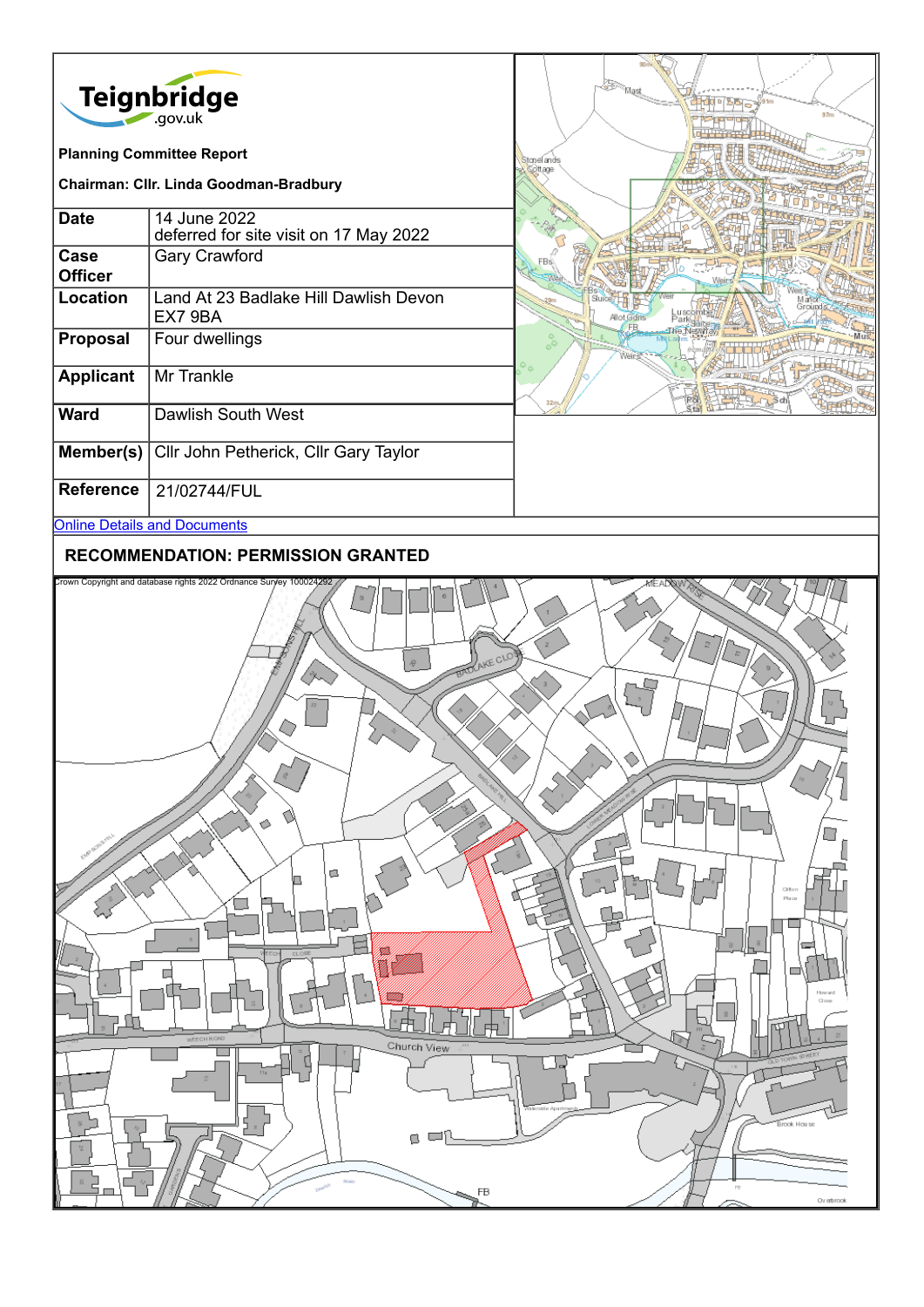# **1. REASON FOR REPORT**

Dawlish Town Council have requested that this application is referred to the Planning Committee for determination if the case officer is recommending the application for approval for the following reasons:

- Overdevelopment of the site.
- Road safety concerns due to vehicle and pedestrian constraints.
- There is already an issue with pollution due to building works in the area so further development would compound it.
- Absence of a biodiversity report with provisions.
- Lack of a specified drainage engineering plan and construction management plan.
- The negative impact on residents and nearby listed buildings.

# **2. RECOMMENDATION**

SUBJECT TO: Compliance with the Joint Approach to Mitigation of Impacts on the Exe Estuary / Dawlish Warren nature conservation sites

PERMISSION BE GRANTED subject to the following conditions:

- 1. Standard three year time limit
- 2. Works shall proceed in accordance with approved plans.
- 3. Prior to commencement of development on any part of the site, the Planning Authority shall have received and approved a Construction Management Plan (CMP).
- 4. No part of the development hereby permitted shall be commenced until the detailed design of the proposed permanent surface water drainage management system, including design exceedance flow routes and boundary treatment details have been submitted to, and approved in writing by, the Local Planning Authority.
- 5. No part of the development hereby permitted shall be commenced until the detailed design of the proposed surface water drainage management system which will serve the development site for the full period of its construction has been submitted to, and approved in writing by, the Local Planning Authority.
- 6. Prior to commencement of development, a methodology statement detailing how carbon emissions will be reduced during construction and/or during occupation of the dwellings shall be submitted to and approved in writing.
- 7. The existing trees/shrubs and hedges shall be retained.
- 8. Any builder implementing the works hereby approved must be provided with a copy of the ecologist's report prior to undertaking any demolition works and must follow its recommendations. The recommendations and mitigation works shall be carried out in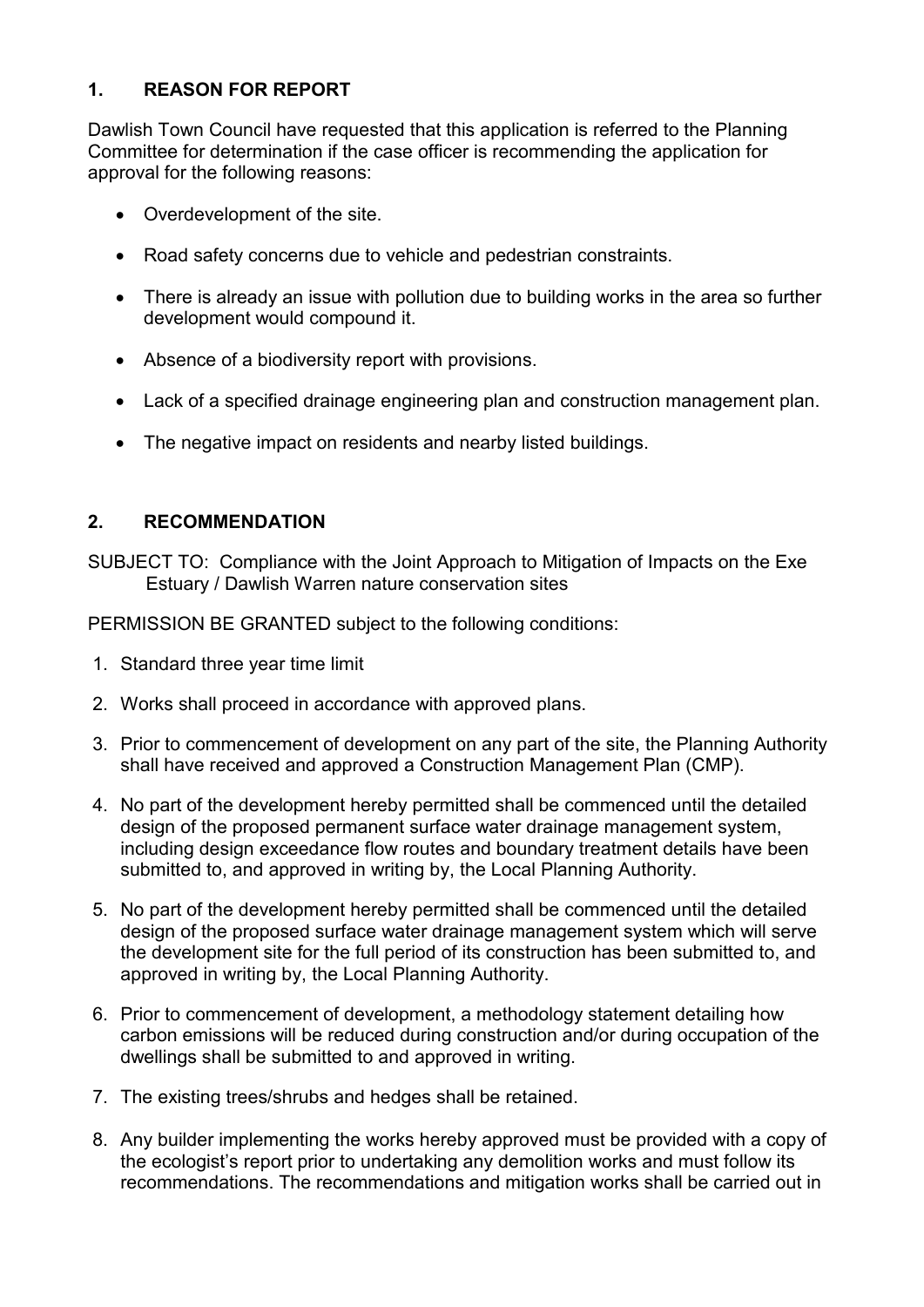accordance with the details in the approved report prior to first use of the new dwellings hereby approved.

- 9. Prior to development above the damp proof course, a plan shall be submitted to and approved by the Local Planning Authority showing:
	- The design of bat boxes, swift boxes and bee bricks that will be installed in the structure of the dwellings;
	- The location of the boxes/bricks in suitable areas around the development. The boxes/bricks shall be provided at a rate of 1 bat box and 2 swift box per dwelling, however swift boxes shall be erected in clusters, to better suit swifts and sparrows which nest communally.
	- The location of 13cm x 13cm square hedgehog holes that will be included at ground level in every garden fence and every garden wall, to maintain maximum permeability for this species.
- 10.Electric Vehicle Charge points shall be installed at each dwelling, prior to occupation of that dwelling.
- 11.Prior to development above the damp proof course, the details of boundary. treatments and refuse storage shall be submitted to and approved in writing by the local planning authority.
- 12.The dwellings hereby approved shall not be brought into use until the parking areas detailed on the approved plans have been completed and these areas shall thereafter be retained for the life of the development.
- 13. Some Permitted development restrictions on proposed properties.

# **3. DESCRIPTION**

The site

- 3.1 The site relates to the lower garden area of No.23 Badlake Hill, a detached dwelling understood to have been built in approximately 1935, within the settlement limits of Dawlish. The site lies adjacent to Dawlish Conservation Area.
- 3.2 The site slopes steeply from north down to south, with the host dwelling occupying land to the far north.
- 3.3 At the time of application, the site accommdoated a large outdoor building which features an indoor swimming pool. It is proposed for this building to be demolished as part of the proposals.
- 3.4 The site is predominately surrounded by residential development, which is laid out in a linear form. Pockets of open space are dispersed between residential estates providing a gentle contrast to the built development. Again, the topography of the area is relatively steep sloping.
- 3.5 The site is bound to the north and east by further garden area, whilst the residential properties of Weech Road lie to the immediate south, and Weech Close to the west of the site.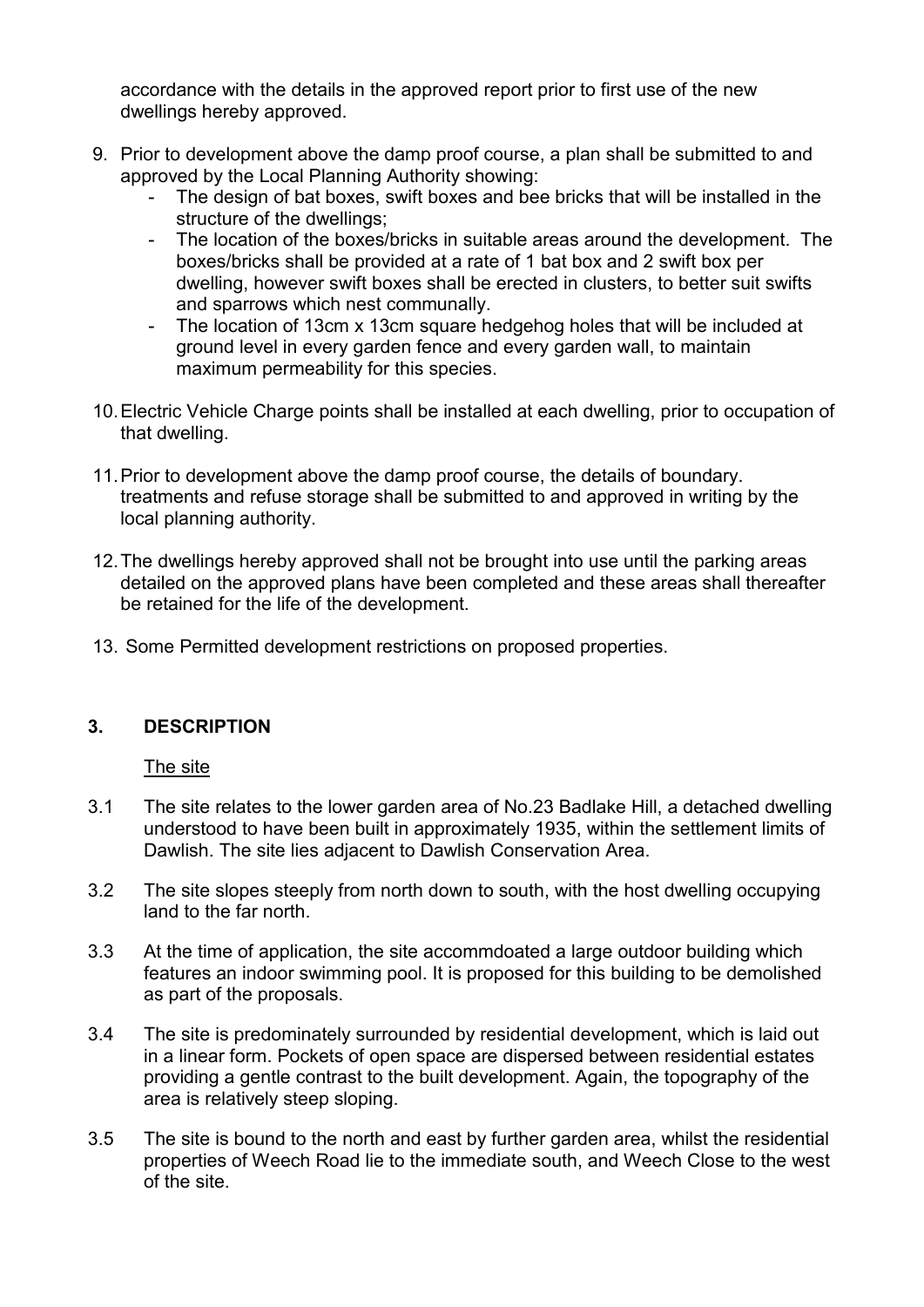- 3.6 The garden area of No.23 Badlake Hill currently comprises approximately 2,850m2. Outline planning permission for the erection of up to two dwellings on the site, with all matters reserved for future consideration except that of access has been granted twice previously under reference numbers 16/00610/OUT and 19/00360/OUT.
- 3.7 Planning permission for four dwellings on the site was refused under reference number 21/00084/FUL in November 2021 as it was considered that due to the size of the plot, the proposed erection of four detached, two storey dwellings with detached garages would result in an overdevelopment of the site, with the new dwellings sited in close proximity to the houses in Weech Road (to the south). In combination with their proposed positioning at a higher level, it was deemed that the proximity of the proposed dwellings was such that there would be an unacceptable loss of privacy to Nos. 1-6 Church View, Weech Road.

#### The application

- 3.7 The current application seeks full planning permission for the erection of four, two storey detached dwellings with detached garages. In order to attempt to overcome the reason for the refusal of application 21/00084/FUL, the layout of the four dwellings has been altered so that Plots 1 and 2 are sited further away from the dwellings in Church View. Plots 3 and 4 have been re-orientated approximately 90 degrees within the site and the footprints of these dwellings have been reduced in size. Access to the site is currently achieved off Badlake Hill and the proposal seeks to utilise the same access, with the access road running down the eastern boundary of the site to serve the new dwellings.
- 3.8 Officers raised concerns with regards to potential overlooking and loss of privacy impacts upon No.4 Weech Road from the first floor windows in the rear elevations of Plots 3 and 4. Subsequently, revised plans have been submitted during the course of this application to set Plots 3 and 4 further away from the boundary with No.4 Weech Road in order to reduce the potential overlooking and loss of privacy impacts upon this property.

# Main issues

The main issues for consideration are:

- Principle of the development;
- Impact upon the character and visual amenity of the area:
- Impact upon setting of listed buildings and the character and appearance of the Conservation Area;
- Impact on residential amenity of surrounding properties;
- Biodiversity impacts;
- Impact on trees:
- Land drainage/flood risk;
- Highway safety;
- Carbon reduction; and
- Other matters.

Principle of the development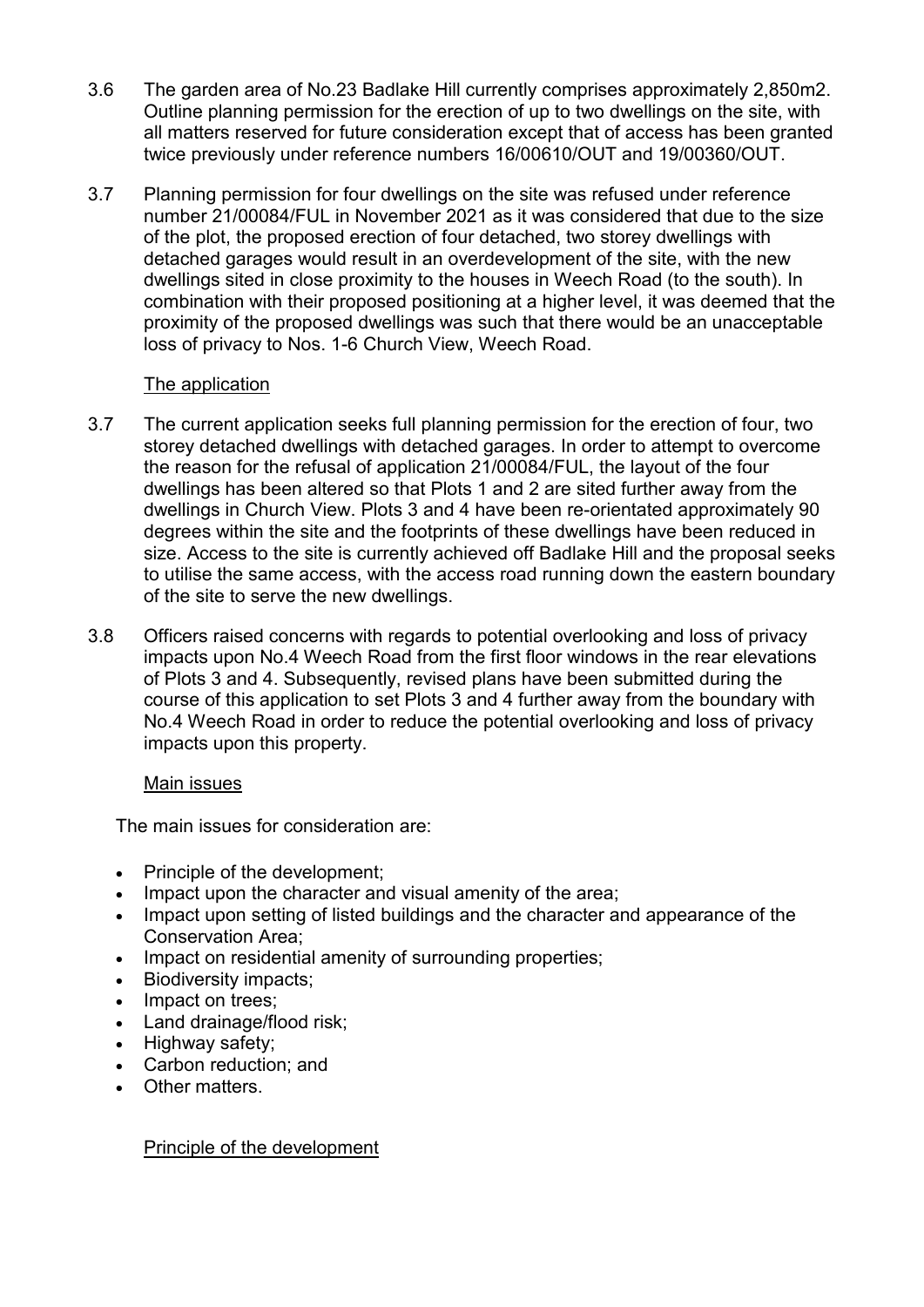3.9 The application site is located within the Dawlish settlement limit as depicted in the Local Plan 2013. As such, the principle of new dwellings is deemed acceptable, subject to compliance with other relevant policies of the Local Plan.

#### Impact upon the character and visual amenity of the area

- 3.10 Planning permission for four dwellings on the site was previously refused under reference number 21/00084/FUL in November 2021 as it was considered that due to the size of the plot, the proposed erection of four detached, two storey dwellings with detached garages would result in an overdevelopment of the site, with the new dwellings sited in close proximity to the houses in Weech Road to the south of the site.
- 3.11 In order to attempt to overcome the reason for the refusal of application 21/00084/FUL, the layout of the four dwellings has been altered so that Plots 1 and 2 are sited further away from the dwellings in Church View. Furthermore, Plots 3 and 4 have been re-orientated approximately 90 degrees within the site and the footprints of these dwellings have been reduced in size. On balance, officers consider that the alterations to the layout of the four dwellings within the site have sufficiently overcome the previous reason for refusal relating to an overdevelopment of the site and the impact of the proposal upon the character and visual amenity of the area is deemed to be acceptable.

Impact upon setting of listed buildings and the character and appearance of the Conservation Area

- 3.12 Policy EN5 of the Local Plan seeks to protect and enhance the area's heritage, with proposals required to take account of the significance, character, setting and local distinctiveness of any heritage asset. It outlines that development should respect and draw inspiration from the local historic environment.
- 3.13 As outlined above, the site lies adjacent to the Conservation Area of Dawlish (located to the south of the site). As such, the proposal has been assessed in terms of its potential impact on the character and appearance of this conservation area, in addition to the potential impact on the nearby listed buildings. Such buildings are predominately Grade II listed and include 'Bryony Cottage' to the south-east (approximately 15m from the site); No. 5 (Chilmack) further to the south east (approximately 30m from the site); No. 3 'Cobblestones' and No. 1 'Old Badlake House' approximately 38m to the south east.
- 3.14 Whilst the proposal may result in some impacts upon the setting of the nearby listed buildings and conservation area, given the distance between the proposed new dwellings and the nearby listed buildings and conservation area, and given the existing residential development at Nos. 1-6 Church View, Weech Road and within Badlake Hill, it is considered that the proposal would not result in any significantly adverse impacts upon the setting of the nearby listed buildings or conservation area that would constitute harm.
- 3.15 In coming to this decision the council must be mindful of the duty as set out in section 66 of the Planning (Listed Buildings and Conservation Areas) Act 1990 to have special regard to the desirability of preserving the listed building, its setting and features of special architectural or historic interest which it possesses, and have given it considerable importance and weight in the planning balance.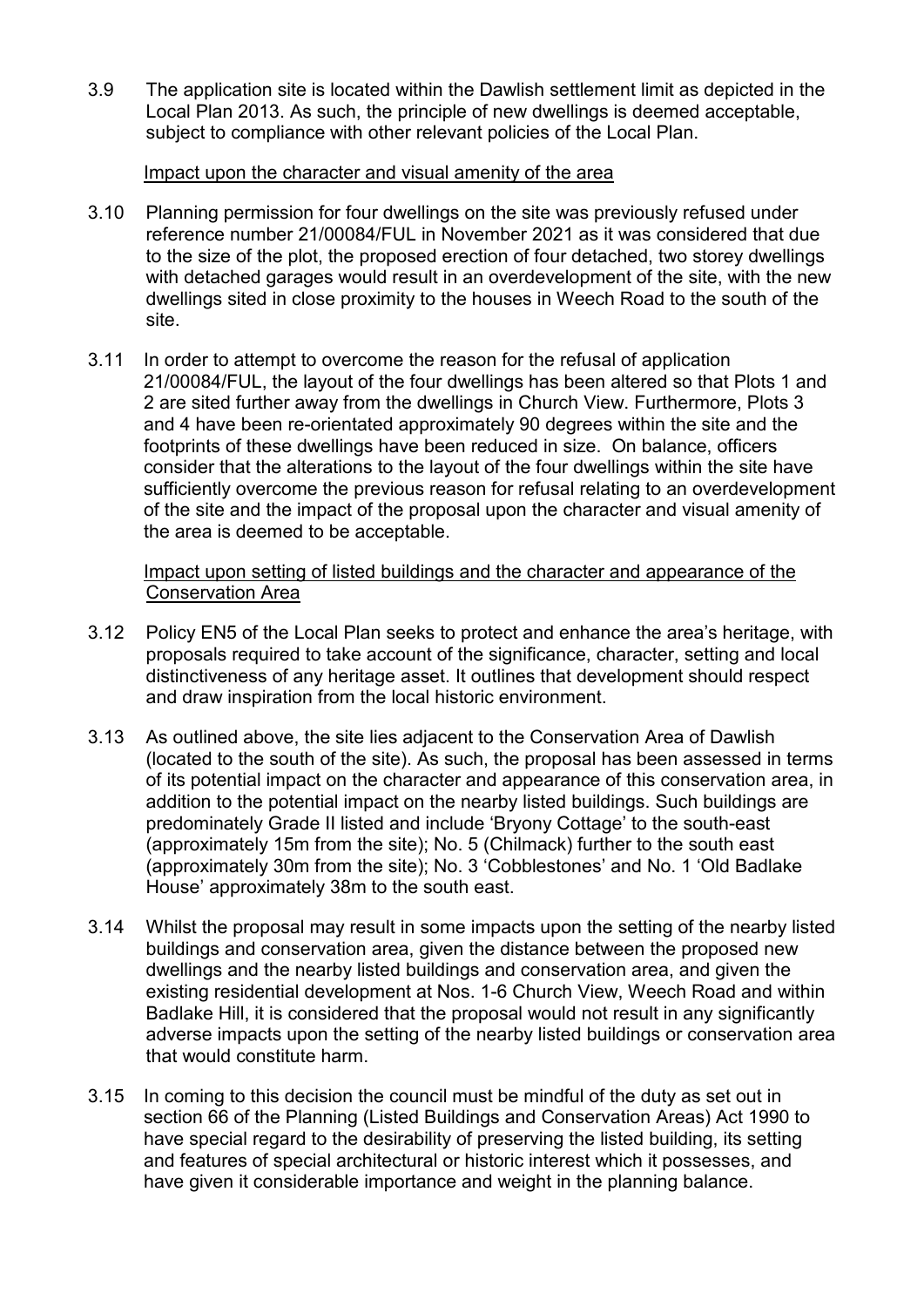3.16 In coming to this decision the council must be mindful of the duty as set out in section 72 of the Planning (Listed Buildings and Conservation Areas) Act 1990 to pay special attention to the desirability of preserving or enhancing the character or appearance of a conservation area, and have given it importance and weight in the planning balance.

#### Impact on residential amenity of surrounding properties

- 3.17 Policy S1 of the Teignbridge Local Plan details that proposals will be required to perform well in terms of their impact on the residential amenity of existing and committed dwellings, particularly privacy, security, outlook and natural light.
- 3.18 Planning permission was refused previously for four dwellings on the site under reference number 21/00084/FUL as it was considered that due to the close proximity of the proposed dwellings to Nos. 1-6 Church View, in combination with their proposed positioning at a higher level, the dwellings proposed would have resulted in an unacceptable loss of privacy upon Nos. 1-6 Church View.
- 3.19 In the current proposal of, Plots 1 and 2 are sited further away from the dwellings in Church View so there is a back-to-back distance of approximately 23m between Plot 1 and No.1 Church View and a back-to-back distance of approximately 20m between Plot 2 and Nos. 2 & 3 Church View. Whilst there may be some overlooking and loss of privacy impacts upon the properties in Church View from Plots 1 and 2, it is considered that the proposed new dwellings would be sited a sufficient distance from the properties in Church View not to result in any significantly harmful overlooking or loss of privacy impacts upon the properties in Church View.
- 3.20 Plots 3 and 4 have been re-orientated approximately 90 degrees within the site and the rear elevations of these properties would face towards the side boundary with No.4 Weech Road rather than towards the properties in Church View. Officers raised concerns with regards to potential overlooking and loss of privacy impacts upon No.4 Weech Road from the first floor windows in the rear elevations of Plots 3 and 4. Subsequently, revised plans have been submitted during the course of this application to set Plots 3 and 4 further away from the boundary with No.4 Weech Road in order to reduce the potential overlooking and loss of privacy impacts upon this property. Again, whilst there may be some overlooking and loss of privacy impacts upon the rear garden of No.4 Weech Road from the upper floor windows of Plots 3 and 4, given the suburban environment of the application site where potential observation from first floor windows is commonplace, it is considered that the proposal would not amount to a significant impairment of neighbouring living conditions.
- 3.21 It is deemed that the proposed new dwellings would be located a sufficient distance from neighbouring dwellings that they would not result in any significantly harmful overbearing or overshadowing impacts upon any neighbouring properties.
- 3.22 It is considered that the proposed new dwellings are of a sufficient size in terms of their internal floor area and the future occupiers of the new dwellings would have access to an adequate amount of external amenity space.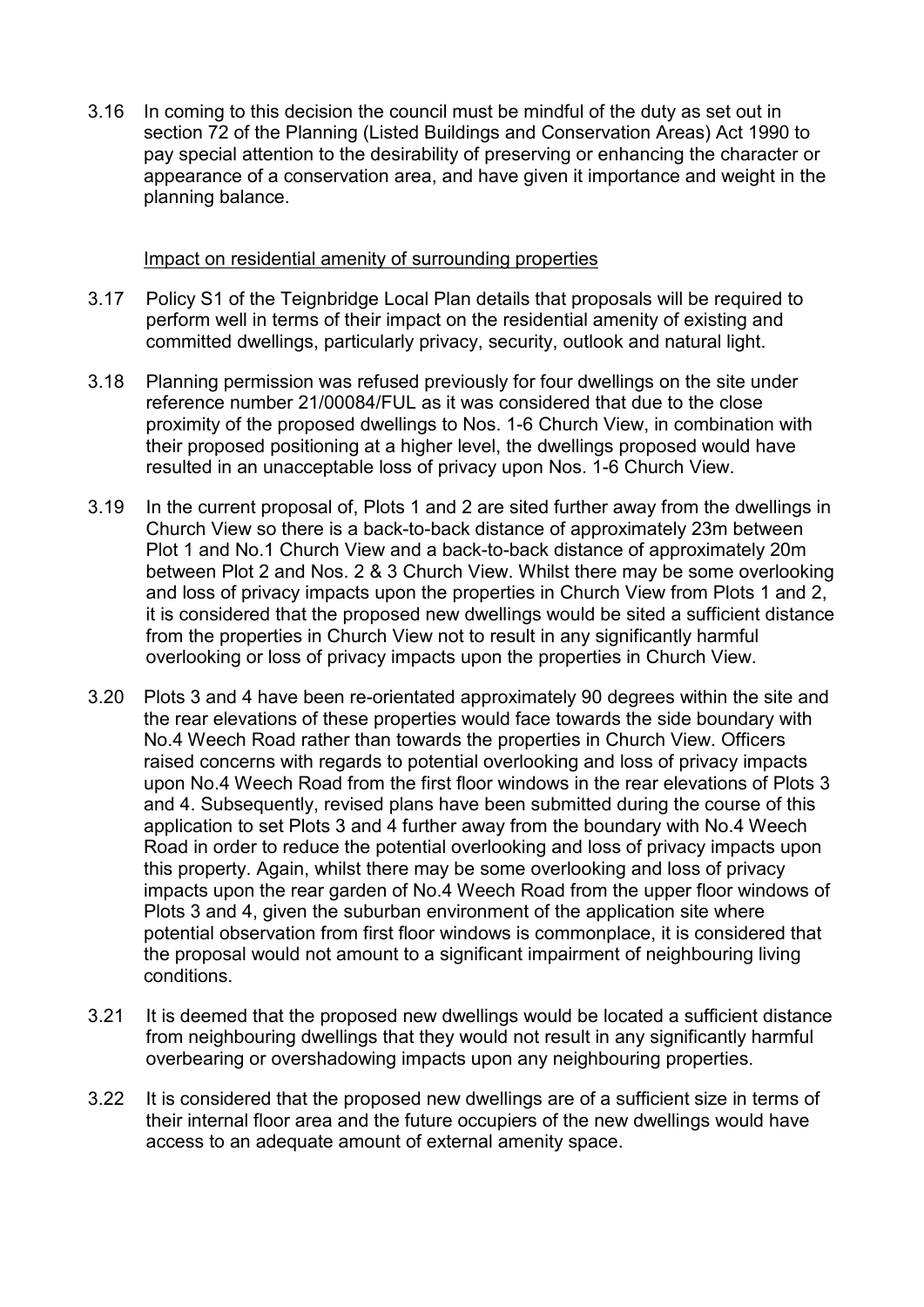Impact on ecology/biodiversity

- 3.23 The application site is within 10km of the Exe Estuary SPA and Dawlish Warren SAC and is therefore subject to the requirements of the 2017 Conservation of Habitat and Species Regulations. More information about these regulations as they apply in this area can be found here [https://www.teignbridge.gov.uk/planning/biodiversity/exe-estuarydawlish-warren](https://www.teignbridge.gov.uk/planning/biodiversity/exe-estuarydawlish-warren-habitat-mitigation/)[habitat-mitigation/](https://www.teignbridge.gov.uk/planning/biodiversity/exe-estuarydawlish-warren-habitat-mitigation/) .
- 3.24 In the absence of bespoke mitigation, a Habitat Mitigation Regulations contribution of £902 per additional dwelling is required to offset in-combination recreation impacts on the SPA and/or SAC. A net gain of 4 dwellings is proposed, i.e. a total of £3,608.00 is required to be contributed.
- 3.25 To mitigate against impacts of the development on these habitats the applicant has elected to enter into a Unilateral Obligation to pay the Habitat Mitigation Contribution of £3,608.00 before development commences.
- 3.26 Once the Unilateral Obligation is in place, the LPA, as Competent Authority, will be able to conclude that there will be no effect on the integrity of the European site(s) such that this does not constitute any reason for refusal of the development. At this stage, as we are clear what the required mitigation is for these impacts and how it can be secured, in line with the joint approach, we have been able to conclude that there iwill be no effect on the integrity of the sites as permission will only be granted once compliance with the joint approach is secured.
- 3.27 A protected species survey has been submitted which found no signs of roosting bats or nesting birds. The report includes a suite of mitigation measures (lest bats/birds are present at the time of works) and biodiversity enhancement measures and TDC's Biodiversity Officer has requested that these are secured via a condition if planning permission is granted.

# Impact on trees

3.28 TDC's Senior Arboricultural Officer commented on previously refused application 21/00084/FUL that there were no arboricultural objections as no trees worthy of protection by a tree preservation order that contribute to the visual amenity of the wider area are adversely affected by the proposal. It is considered that these comments are also relevant for the current application.

#### Land drainage/flood risk

3.29 Following the submission of additional information during the course of the application, the Council's Drainage Engineers have confirmed that the proposed surface water drainage strategy for the development is acceptable. However, the Drainage Engineers have recommended that that pre-commencement planning conditions requiring the submission of the detailed design of the proposed surface water drainage management system which will serve the development site for the full period of its construction and the proposed permanent surface water drainage management system should be included with any permission.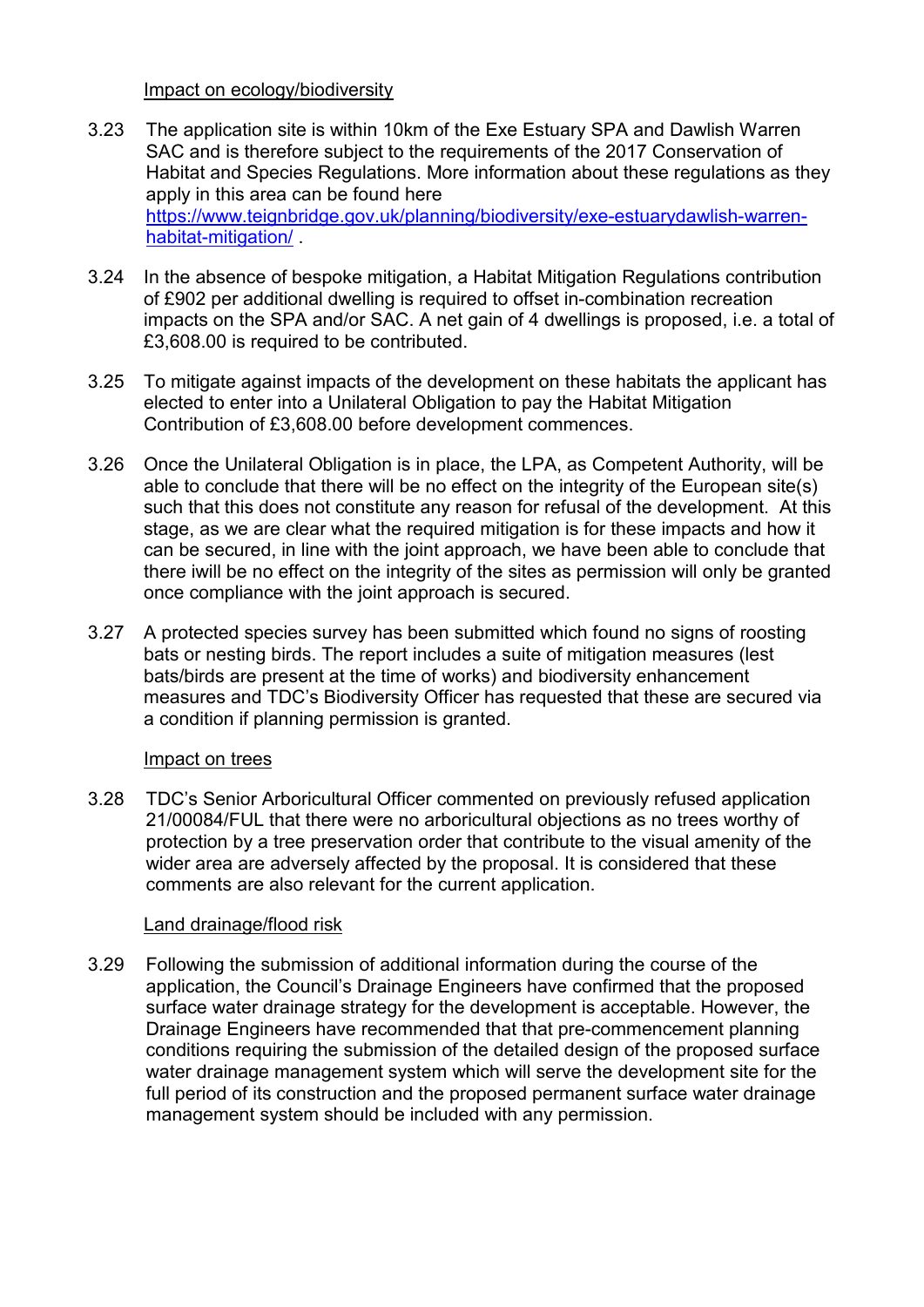Highway safety

- 3.30 It is noted that a number of representations have been received which have raised concerns with regards to highway safety impacts, an increase in traffic from the proposal and the impact on parking in the vicinity of the site.
- 3.31 The existing dwelling is currently accessed off Badlake Hill via a private driveway and the proposed new dwellings will be accessed via the same driveway, with a separate access branching off along the eastern boundary adjacent to the rear of the properties on Badlake Hill. Devon County Council's Highways department have been consulted on the current application and have raised no objections to the proposal.
- 3.32 Devon County Council's Highways department commented on previously refused application 21/00084/FUL that the number of vehicle trips the proposed development is likely to generate is unlikely to have a severe impact on the existing Highway Network. Given that the current proposal seeks permission for the same number of dwellings as application 21/00084/FUL, it is considered that the Highway Authority's comments on application 21/00084/FUL are also relevant to the current application. The Highway Authority requested that a pre-commencement condition requiring the submission of a construction management plan should be included with any approval and it is deemed that a construction management plan is also required for the current application.
- 3.33 The proposed development is therefore considered to be acceptable in respect of highways safety.

#### Carbon reduction

3.34 To reduce the carbon emissions arising from the development in accordance with Policies S7 and EN3 of the Local Plan, it is considered necessary to include a precommencement condition with any permission requiring a methodology statement detailing how carbon emissions will be reduced during construction and/or during occupation of the dwelling to be submitted prior to the commencement of the development. In addition, it is also recommended that a condition shall be included with any approval requiring that electric vehicle charge points shall be installed for each dwelling, prior to the occupation of each dwelling.

#### Other matters

- 3.35 TDC's Environmental Health department have commented that they have no objections to the proposal with regards to contaminated land.
- 3.36 Devon County Council's Education department have commented that the proposed increase of four family-type dwellings, would generate an additional 1 primary pupil and 0.6 secondary pupils. However, as there is currently capacity within the primary schools and secondary school for the number of pupils likely to be generated by the proposed development, a contribution towards education has not been sought for this development.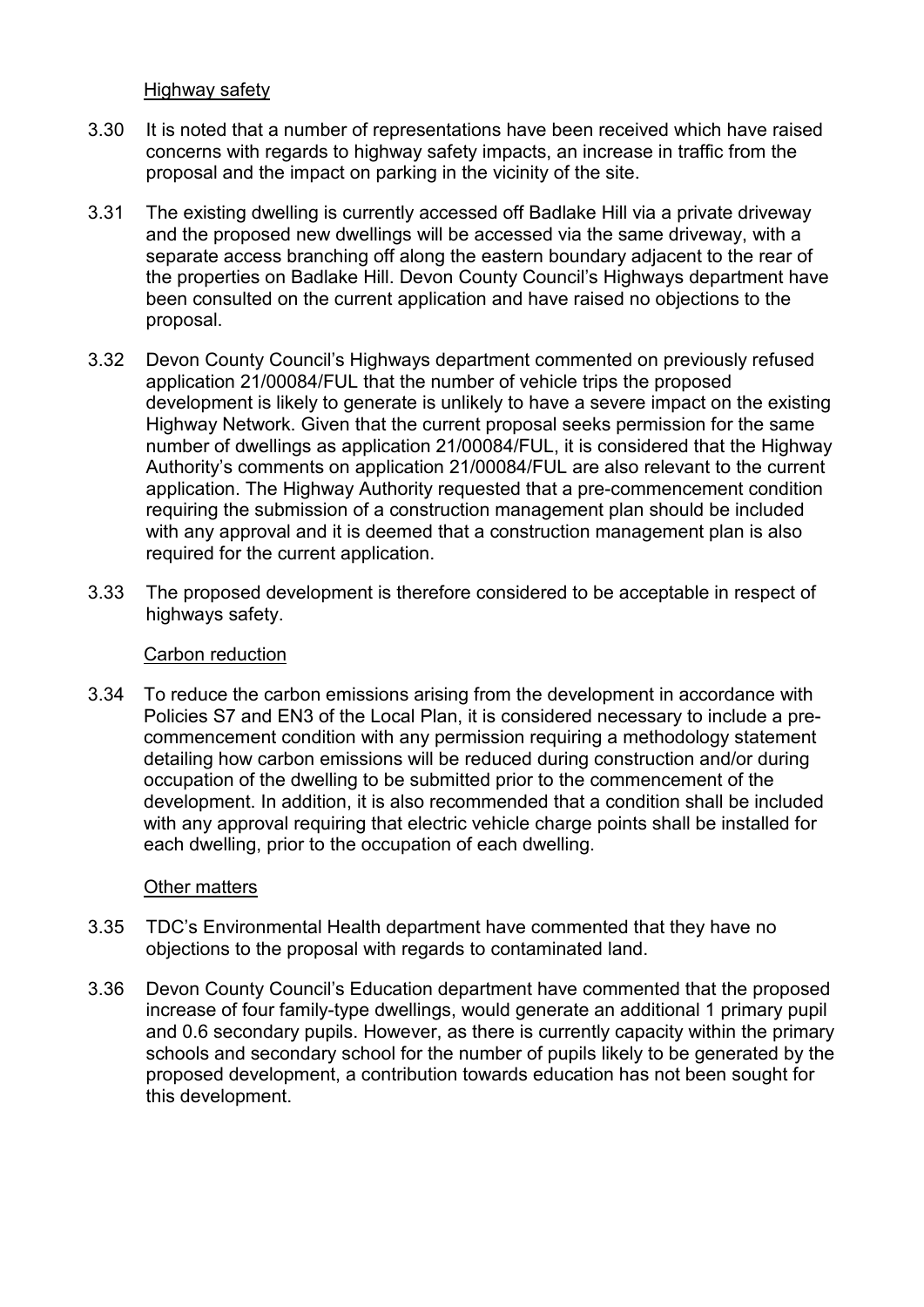**Conclusion** 

3.37 The proposed development is considered to be acceptable and therefore it is recommended that planning permission be granted subject to conditions and a completed legal agreement for a habitat mitigation contribution.

### **4. POLICY DOCUMENTS**

Teignbridge Local Plan 2013-2033 S1A Presumption in favour of Sustainable Development S1 Sustainable Development Criteria S2 Quality Development S7 Carbon Emission Targets S21A Settlement Limits EN3 Carbon Reduction Plans EN4 Flood Risk EN5 Heritage Assets EN7 Contaminated Land EN8 Biodiversity Protection and Enhancement EN11 Legally Protected and Priority Species EN12 Woodlands, Trees and Hedgerows

National Planning Policy Framework National Planning Practice Guidance

#### **5. CONSULTEES**

#### **TDC Biodiversity Officer:**

The site is within the 10km impact zone for the Exe Estuary SPA and Dawlish Warren SAC, where new housing must make a financial contribution to mitigating in-combination recreation impacts. The proposed development would require a contribution of  $4 \times £902 = £3,608$ .

The ecological survey found no sign of bats or birds in any of the outbuildings, but make recommendations for careful demolition in case any have moved in by the time or works.

To minimise biodiversity loss and to achieve a net biodiversity gain, please require the retention of existing trees/shrubs and hedges and the installation of bat bird and bee boxes.

#### **TDC Drainage Engineers:**

#### Comments dated 16 December 2021

I reference to the submitted surface water drainage strategy report reference 21002-C-DS dated August 2021, the applicant should fully explore the use of a variety of above-ground source control components across the whole site to avoid managing all of the surface water from the proposed development at one concentrated point (e.g. a single attenuation tank). Examples of these source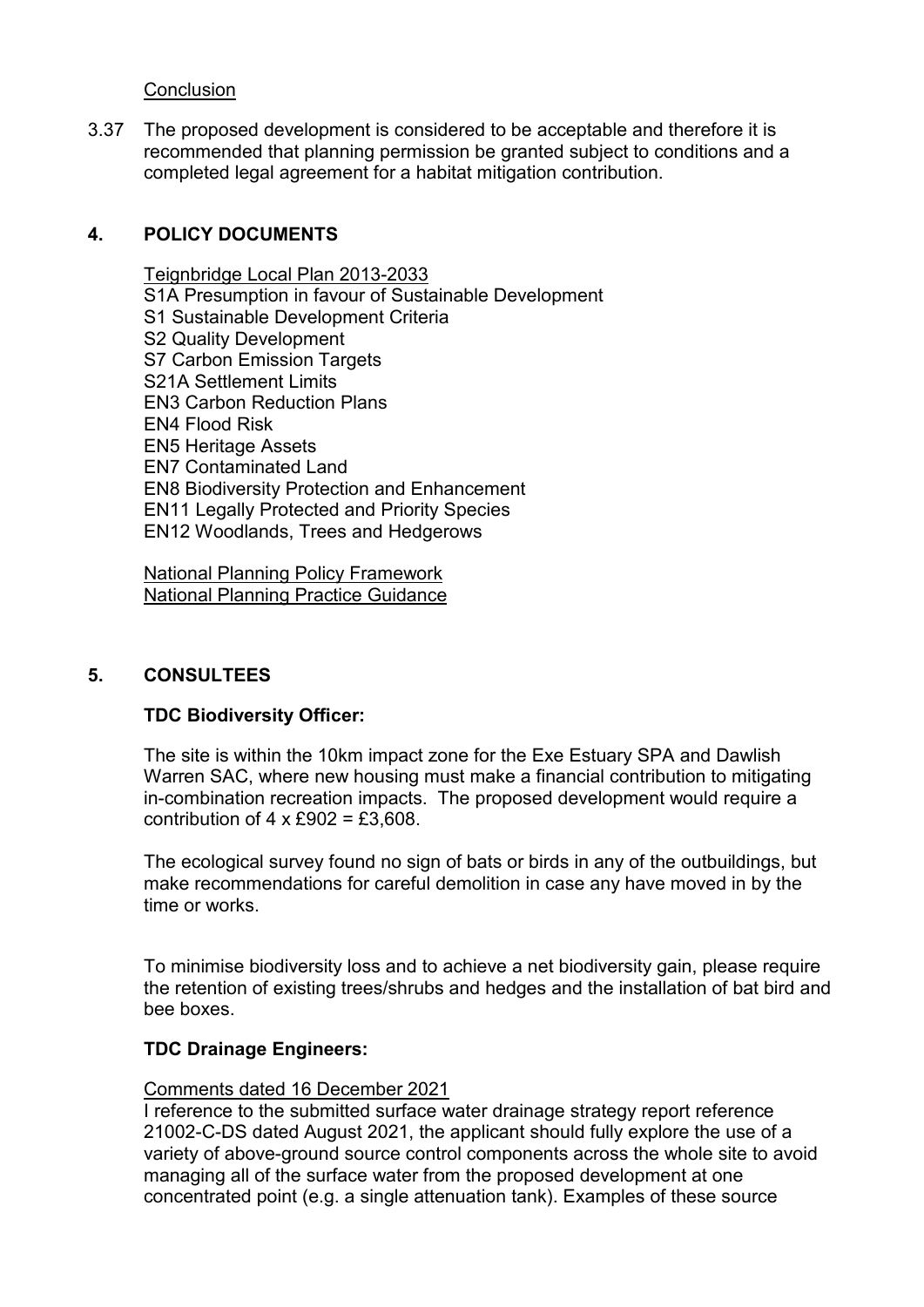control components could include Rainwater harvesting, permeable paving (which could be underdrained), formalised tree pits and filter drains.

The design for exceedance flows shall include the construction of a 300mm high bund along the Southern boundary of the site (rear of the properties at Church View) to contain exceedance/blockages flows within the application site. Clear boundaries must be maintained to allow water to track along this bund.

Clear boundaries must also be maintained between the houses.

### Comments dated 16 March 2022

The surface water drainage strategy for the proposed development for 4 dwellings at 23 Badlake Hill, Dawlish is acceptable however, I would recommend that that the following pre-commencement planning conditions are imposed:

1. No part of the development hereby permitted shall be commenced until the detailed design of the proposed permanent surface water drainage management system, including design exceedance flow routes and boundary treatment details have been submitted to, and approved in writing by, the Local Planning Authority, The design of this permanent surface water drainage management system will be in accordance with the principles of sustainable drainage systems, and those set out in the attached Drainage Statement produced by Trace Design, document ref: 21002-B-DS - version 5, dated 15th March 2022.

Reason: To ensure that surface water runoff from the development is managed in accordance with the principles of sustainable drainage systems and to ensure that the surface water runoff generated from rainfall events in excess of the design standard of the proposed surface water drainage management system is safely managed.

2. No part of the development hereby permitted shall be commenced until the detailed design of the proposed surface water drainage management system which will serve the development site for the full period of its construction has been submitted to, and approved in writing by, the Local Planning Authority. This temporary surface water drainage management system must satisfactorily address both the rates and volumes, and quality, of the surface water runoff from the construction site and shall then be constructed in accordance with the approved details, unless otherwise agreed in writing by the Local Planning Authority.

Reason: To ensure that surface water runoff from the construction site is appropriately managed so as to not increase the flood risk to the surrounding area.

**TDC Environmental Health (Contaminated Land):** No objections.

# **TDC Senior Arboricultural Officer:**

Comments received for application 21/00084/FUL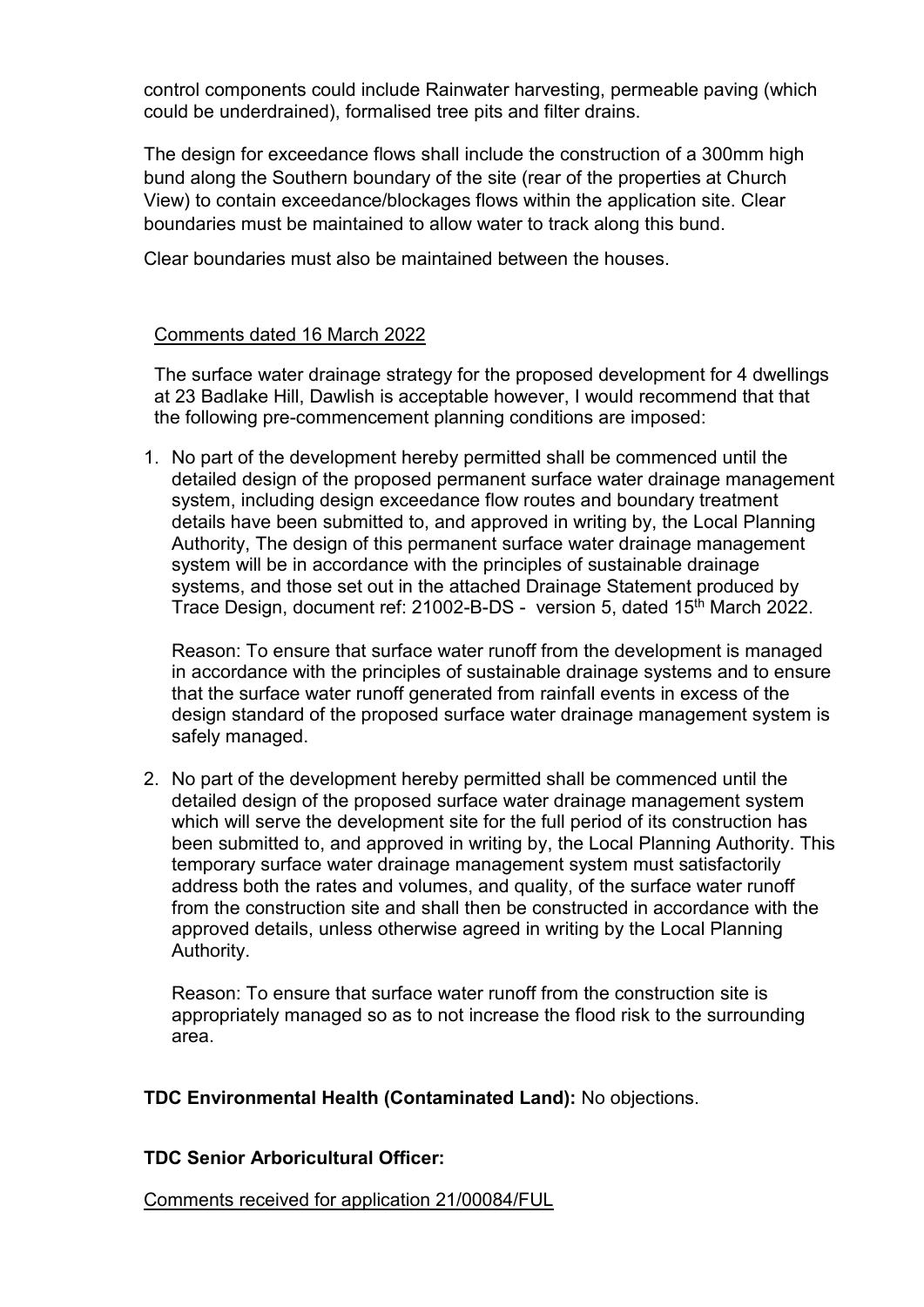There are no arboricultural objections, as no trees worthy of protection by a tree preservation order that contribute to the visual amenity of the wider area are adversely affected by the proposal.

### **DCC Highways:**

Recommend that the Standing Advice issued to Teignbridge District Council is used to assess the highway impacts. Devon County Council's Highways Officer has verbally advised that his comments for previously refused application 21/00084/FUL are applicable for the current application.

#### Comments received from DCC Highways on 10 February 2021 for application 21/00084/FUL

### **Observations:**

The access to the proposed dwellings will use the existing private driveway to No.23 off Badlake Hill with an extended private driveway from this existing driveway down to the proposed four dwellings. Badlake Hill is an unclassified road restricted to 30mph.

There have been no person injury collisions reported to/by the police between 01/01/2015 and 31/12/2019, on Badlake Hill in the vicinity of the site.

The access arrangement has been approved, albeit for 2 dwellings, and permission is still current for this arrangement under planning application no. 19/00360/OUT.

The proposal is to increase the number of dwellings to 5 and to incorporate the following improvements to the approved layout;-

1. The existing driveway section serving No. 23 will be increased in width as shown on drawing no. 20/20/01.

2. The new section of the proposed access driveway has been increased in width from 3.0m to 4.1m.

3. A passing bay has been included to the proposed access driveway as per drawing no. 20/20/01 to benefit vehicle access and egress from the proposed dwellings.

4. Two additional visitor car parking spaces have been detailed on the access drawing above and below the passing bay for the additional benefit of the proposed dwellings.

5. A new turning head has been detailed to the end of the access driveway for the benefit of vehicles entering and exiting the proposed development.

The number of vehicle trips the proposed development is likely to generate is unlikely to have a severe impact on the existing Highway Network.

#### Recommendation: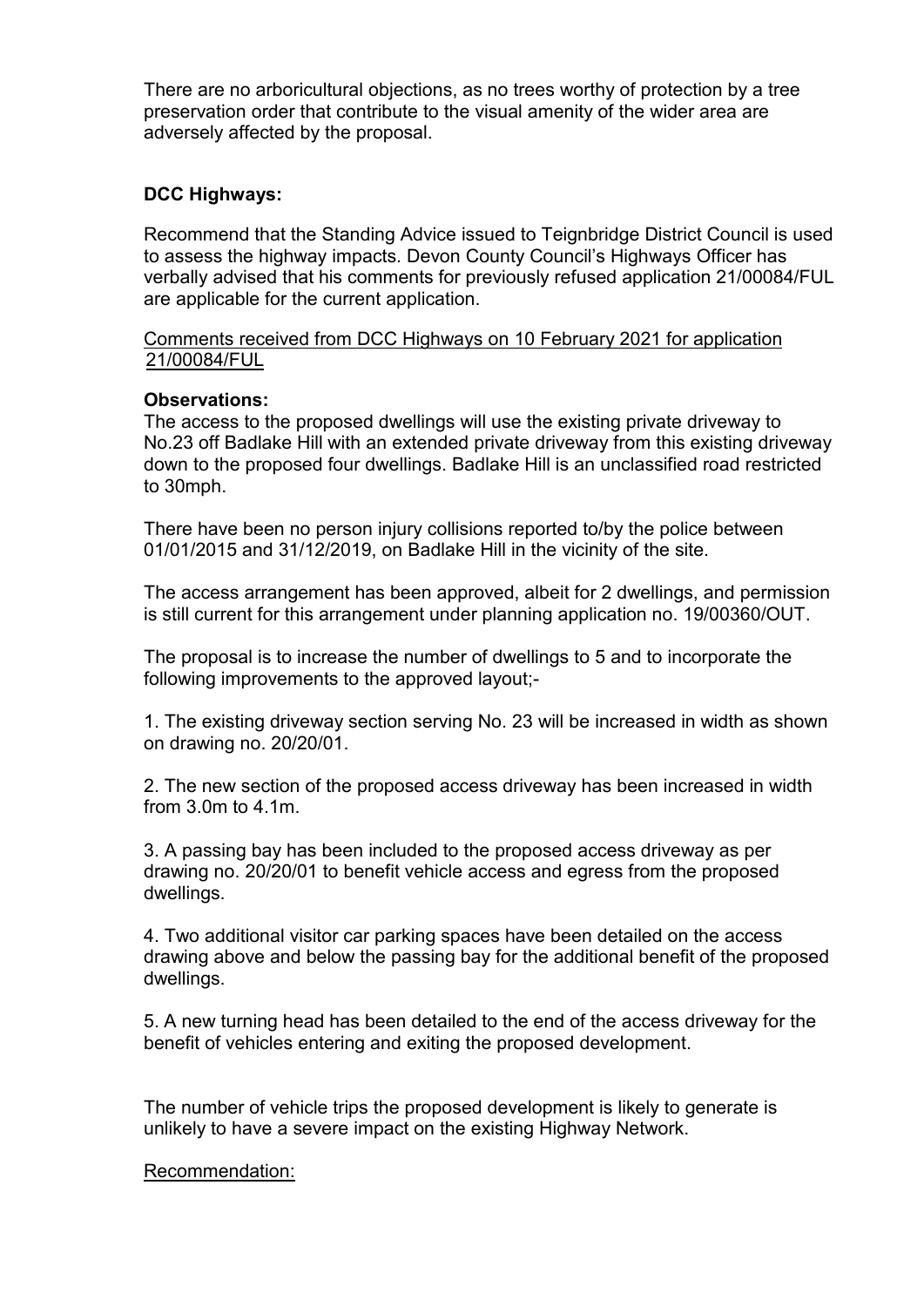The Head of Planning, Transportation and Environment, on behalf of Devon County Council, as local highway authority, recommends that the following conditions shall be incorporated in any grant of permission:

1. Prior to commencement of any part of the site the Planning Authority shall have received and approved a Construction Management Plan.

### **DCC Education:**

The proposed increase of 4 family-type dwellings, will generate an additional 1 primary pupil and 0.6 secondary pupils.

There is currently capacity within the primary schools and secondary school for the number of pupils likely to be generated by the proposed development. Therefore a contribution towards education will not be sought for this development.

### **6. REPRESENTATIONS**

A site notice was erected.

16 letters of objection and one letter of comment have been received (full details are available on the file) which raised the following concerns:

- Increase in traffic.
- Highway safety.
- Impact on parking.
- Unsafe access.
- Impact on local infrastructure.
- Impact on wildlife.
- Impact on listed buildings.
- Overdevelopment.
- Overlooking/loss of privacy.
- Noise and disturbance.
- Surface water run-off.
- Noise pollution.

# **7. TOWN / PARISH COUNCIL'S COMMENTS**

#### **Dawlish Town Council:**

Recommends refusal for the following reasons:

- It is overdevelopment of the site the layout is still poor; four houses are still too many and they are positioned too close to existing properties
- Road safety concerns due to vehicle and pedestrian constraints, increasing additional pressure on the existing constrained road layout. There would continue to be poor visibility and safety concerns for pedestrians due to limited pavement if traffic were to increase. Pedestrian safety on the proposed road junction with Badlake Hill would compromise safety